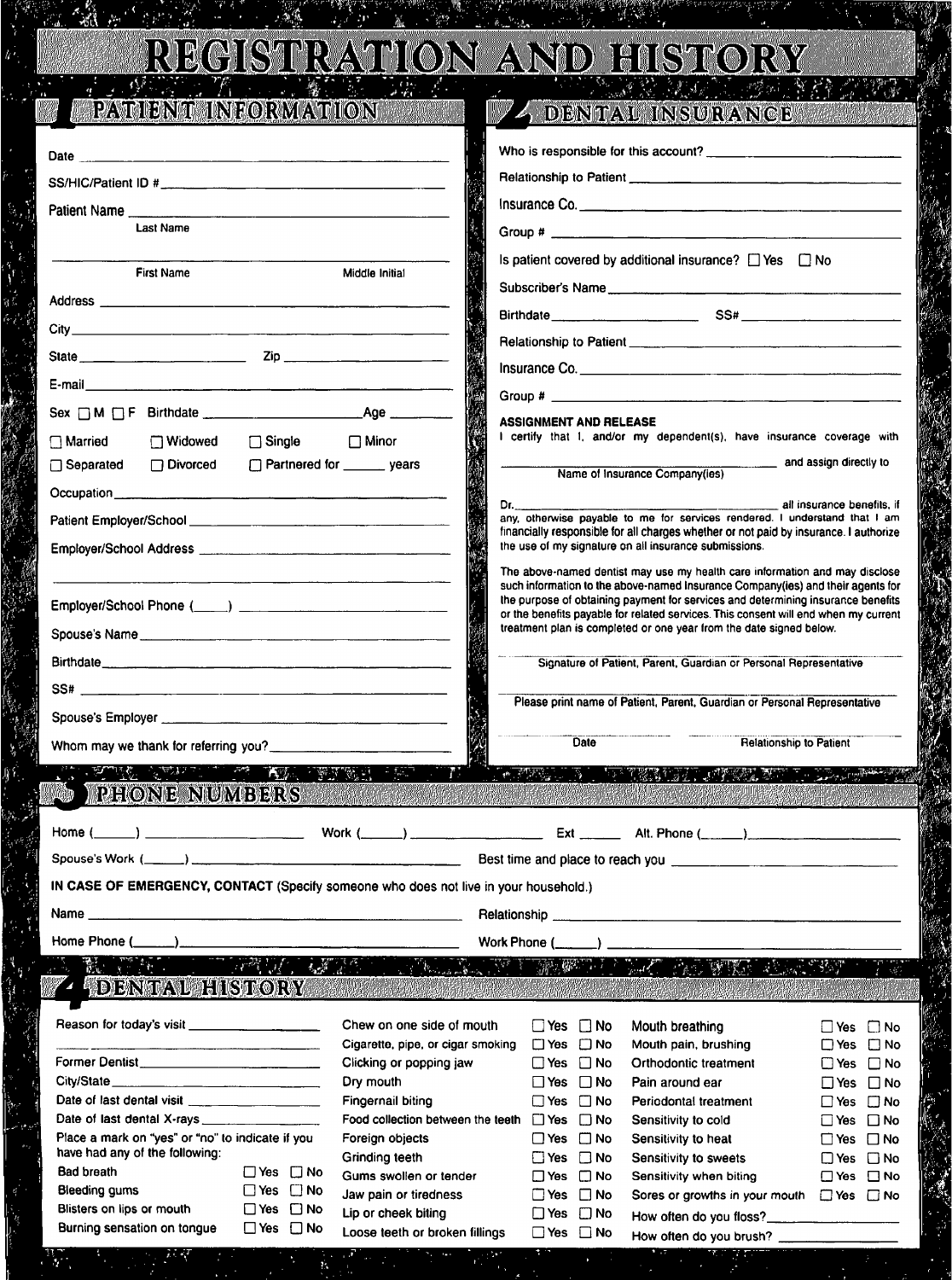| Physician's Name_                                                                         |                                                           |                                                                                                                                                                                                                                                                           | Date of last visit _                           |                                                                                                                                                    |                                  |
|-------------------------------------------------------------------------------------------|-----------------------------------------------------------|---------------------------------------------------------------------------------------------------------------------------------------------------------------------------------------------------------------------------------------------------------------------------|------------------------------------------------|----------------------------------------------------------------------------------------------------------------------------------------------------|----------------------------------|
|                                                                                           |                                                           |                                                                                                                                                                                                                                                                           |                                                | Have you ever used a bisphosphonate medication? Common brand names are Fosamax, Actonel, Atelvia, Didronel, Boniva. [ Yes $\Box$ No                |                                  |
| names of phentermine), Pondimin (fenfluramine) and Redux (dexfenfluramine). □ Yes □ No    |                                                           |                                                                                                                                                                                                                                                                           |                                                | Have you ever taken any of the group of drugs collectively referred to as "fen-phen?" These include combinations of Ionimin, Adipex, Fastin (brand |                                  |
| Place a mark on "yes" or "no" to indicate if you have had any of the following:           |                                                           |                                                                                                                                                                                                                                                                           |                                                |                                                                                                                                                    |                                  |
| AIDS/HIV                                                                                  | $\Box$ Yes $\Box$ No                                      | <b>Epilepsy</b>                                                                                                                                                                                                                                                           | $\Box$ Yes $\Box$ No                           | <b>Respiratory Disease</b>                                                                                                                         | $\Box$ Yes $\Box$ No             |
| Anemia                                                                                    | $\Box$ Yes $\Box$ No                                      | Fainting or dizziness                                                                                                                                                                                                                                                     | $\Box$ No<br>$\Box$ Yes                        | <b>Rheumatic Fever</b>                                                                                                                             | $\Box$ Yes $\Box$ No             |
| Arthritis, Rheumatism                                                                     | $\Box$ Yes $\Box$ No                                      | Glaucoma                                                                                                                                                                                                                                                                  | $\Box$ Yes $\Box$ No                           | <b>Scarlet Fever</b>                                                                                                                               | $\Box$ No<br>∐ Yes               |
| <b>Artificial Heart Valves</b>                                                            | $\Box$ Yes $\Box$ No                                      | Headaches                                                                                                                                                                                                                                                                 | $\Box$ No<br>$\Box$ Yes                        | Shortness of Breath                                                                                                                                | $\Box$ No<br>$\Box$ Yes          |
| <b>Artificial Joints</b>                                                                  | $\Box$ Yes $\Box$ No                                      | <b>Heart Murmur</b>                                                                                                                                                                                                                                                       | $\Box$ Yes<br>$\Box$ No                        | <b>Sinus Trouble</b>                                                                                                                               | $\Box$ Yes $\Box$ No             |
| Asthma                                                                                    | $\Box$ No<br>$\square$ Yes                                | <b>Heart Problems</b>                                                                                                                                                                                                                                                     | $\Box$ No<br>$\Box$ Yes                        | <b>Skin Rash</b>                                                                                                                                   | $\Box$ Yes $\Box$ No             |
| <b>Back Problems</b>                                                                      | $\Box$ No<br>$\Box$ Yes                                   | Hepatitis Type _______                                                                                                                                                                                                                                                    | $\Box$ No<br>$\square$ Yes                     | <b>Special Diet</b><br><b>Stroke</b>                                                                                                               | □Yes □No<br>$\Box$ Yes $\Box$ No |
| Bleeding abnormally, with<br>extractions or surgery                                       | $\Box$ Yes $\Box$ No                                      | Herpes<br><b>High Blood Pressure</b>                                                                                                                                                                                                                                      | □Yes □No<br>$\square$ No                       | Swollen Feet or Ankles                                                                                                                             | $\Box$ Yes $\Box$ No             |
| <b>Blood Disease</b>                                                                      | $\Box$ No<br>$\square$ Yes                                | Jaundice                                                                                                                                                                                                                                                                  | $\square$ Yes<br>$\square$ No<br>$\square$ Yes | Swollen Neck Glands                                                                                                                                | $\Box$ Yes $\Box$ No             |
| Cancer                                                                                    | $\Box$ Yes $\Box$ No                                      | Jaw Pain                                                                                                                                                                                                                                                                  | $\square$ No<br>$\square$ Yes                  | <b>Thyroid Problems</b>                                                                                                                            | $\Box$ Yes $\Box$ No             |
| <b>Chemical Dependency</b>                                                                | $\Box$ Yes $\Box$ No                                      | <b>Kidney Disease</b>                                                                                                                                                                                                                                                     | $\Box Y$ es $\Box$ No                          | <b>Tonsillitis</b>                                                                                                                                 | $\Box$ Yes $\Box$ No             |
| Chemotherapy                                                                              | $\Box$ Yes $\Box$ No                                      | <b>Liver Disease</b>                                                                                                                                                                                                                                                      | $\Box$ Yes $\Box$ No                           | <b>Tuberculosis</b>                                                                                                                                | $\Box$ Yes $\Box$ No             |
| <b>Circulatory Problems</b>                                                               | $\square$ No<br>$\Box$ Yes                                | <b>Low Blood Pressure</b>                                                                                                                                                                                                                                                 | $\Box$ Yes $\Box$ No                           | Tumor or growth on head                                                                                                                            |                                  |
| <b>Congenital Heart Lesions</b>                                                           | $\square$ No<br>$\square$ Yes                             | Mitral Valve Prolapse                                                                                                                                                                                                                                                     | □Yes □No                                       | or neck                                                                                                                                            | $\Box$ Yes $\Box$ No             |
| <b>Cortisone Treatments</b>                                                               | $\Box$ Yes $\Box$ No                                      | <b>Nervous Problems</b>                                                                                                                                                                                                                                                   | $\Box$ No<br>$\Box$ Yes                        | Ulcer                                                                                                                                              | $\Box$ Yes $\Box$ No             |
| Cough, persistent or bloody                                                               | $\Box$ Yes $\Box$ No                                      | Pacemaker                                                                                                                                                                                                                                                                 | □Yes □No                                       | <b>Venereal Disease</b>                                                                                                                            | $\Box$ Yes $\Box$ No             |
| <b>Diabetes</b>                                                                           | $\Box$ Yes $\Box$ No                                      | <b>Psychiatric Care</b>                                                                                                                                                                                                                                                   | $\Box$ Yes $\Box$ No                           | Weight Loss, unexplained                                                                                                                           | $\Box$ Yes $\Box$ No             |
| Emphysema                                                                                 | $\square$ No<br>$\Box$ Yes                                | <b>Radiation Treatment</b>                                                                                                                                                                                                                                                | $\Box$ Yes $\Box$ No                           |                                                                                                                                                    |                                  |
| Do you wear contact lenses?                                                               | $\Box$ Yes $\Box$ No                                      |                                                                                                                                                                                                                                                                           |                                                |                                                                                                                                                    |                                  |
|                                                                                           |                                                           |                                                                                                                                                                                                                                                                           |                                                |                                                                                                                                                    |                                  |
| Women:                                                                                    |                                                           |                                                                                                                                                                                                                                                                           |                                                |                                                                                                                                                    |                                  |
| Are you pregnant?<br>Taking birth control pills?                                          | ⊟ Yes<br>$\square$ No<br>$\square$ Yes<br>$\square$ No    | $\mathbb{E}[\mathbb{E}[\nabla \mathcal{H}] \mathcal{H}_{\mathbb{E}}] \leq \mathbb{E}[\nabla \mathcal{H}_{\mathbb{E}}] \leq \mathbb{E}[\nabla \mathcal{H}_{\mathbb{E}}] \leq \mathbb{E}[\nabla \mathcal{H}_{\mathbb{E}}] \leq \mathbb{E}[\nabla \mathcal{H}_{\mathbb{E}}]$ | 48                                             | Are you nursing? □ Yes                                                                                                                             | $\square$ No                     |
|                                                                                           | <b>MEDICATIONS</b>                                        |                                                                                                                                                                                                                                                                           |                                                | ALLERGIES                                                                                                                                          |                                  |
| List any medications you are currently taking and the correlating                         |                                                           |                                                                                                                                                                                                                                                                           | $\Box$ Aspirin                                 | □ Local Anesthetic                                                                                                                                 |                                  |
| diagnosis:                                                                                |                                                           |                                                                                                                                                                                                                                                                           | Barbiturates (Sleeping pills)                  | $\Box$ Penicillin                                                                                                                                  |                                  |
|                                                                                           | <u> 1980 - John Stein, Amerikaansk politiker († 1908)</u> |                                                                                                                                                                                                                                                                           |                                                |                                                                                                                                                    |                                  |
|                                                                                           |                                                           |                                                                                                                                                                                                                                                                           | $\Box$ Codeine                                 | $\Box$ Sulfa                                                                                                                                       |                                  |
| <u> 1980 - Jan James James Alexandro (f. 1980)</u>                                        |                                                           |                                                                                                                                                                                                                                                                           | $\Box$ Iodine                                  |                                                                                                                                                    |                                  |
| Pharmacy Name                                                                             |                                                           |                                                                                                                                                                                                                                                                           | $\Box$ Latex                                   |                                                                                                                                                    |                                  |
| Phone (______) _______                                                                    |                                                           |                                                                                                                                                                                                                                                                           |                                                |                                                                                                                                                    |                                  |
| <b>A</b> JUPDATES (To be filled in at future appointments)                                |                                                           | アカラー しっぷ アライト                                                                                                                                                                                                                                                             |                                                |                                                                                                                                                    |                                  |
| Has there been any change in your health since your last dental appointment? [] Yes [] No |                                                           |                                                                                                                                                                                                                                                                           |                                                |                                                                                                                                                    |                                  |
|                                                                                           |                                                           |                                                                                                                                                                                                                                                                           |                                                |                                                                                                                                                    |                                  |
|                                                                                           |                                                           |                                                                                                                                                                                                                                                                           |                                                |                                                                                                                                                    |                                  |
|                                                                                           |                                                           |                                                                                                                                                                                                                                                                           |                                                |                                                                                                                                                    |                                  |
|                                                                                           |                                                           |                                                                                                                                                                                                                                                                           |                                                |                                                                                                                                                    |                                  |
|                                                                                           |                                                           |                                                                                                                                                                                                                                                                           |                                                | Date <u>_________________________________</u>                                                                                                      |                                  |
|                                                                                           |                                                           |                                                                                                                                                                                                                                                                           |                                                |                                                                                                                                                    |                                  |
|                                                                                           |                                                           |                                                                                                                                                                                                                                                                           |                                                |                                                                                                                                                    |                                  |
| Has there been any change in your health since your last dental appointment? [] Yes [] No |                                                           |                                                                                                                                                                                                                                                                           |                                                |                                                                                                                                                    |                                  |

Ŗ

j

 $\alpha$  ,

 $\hat{\rho}^{\dagger}$ 

gra diagnosis: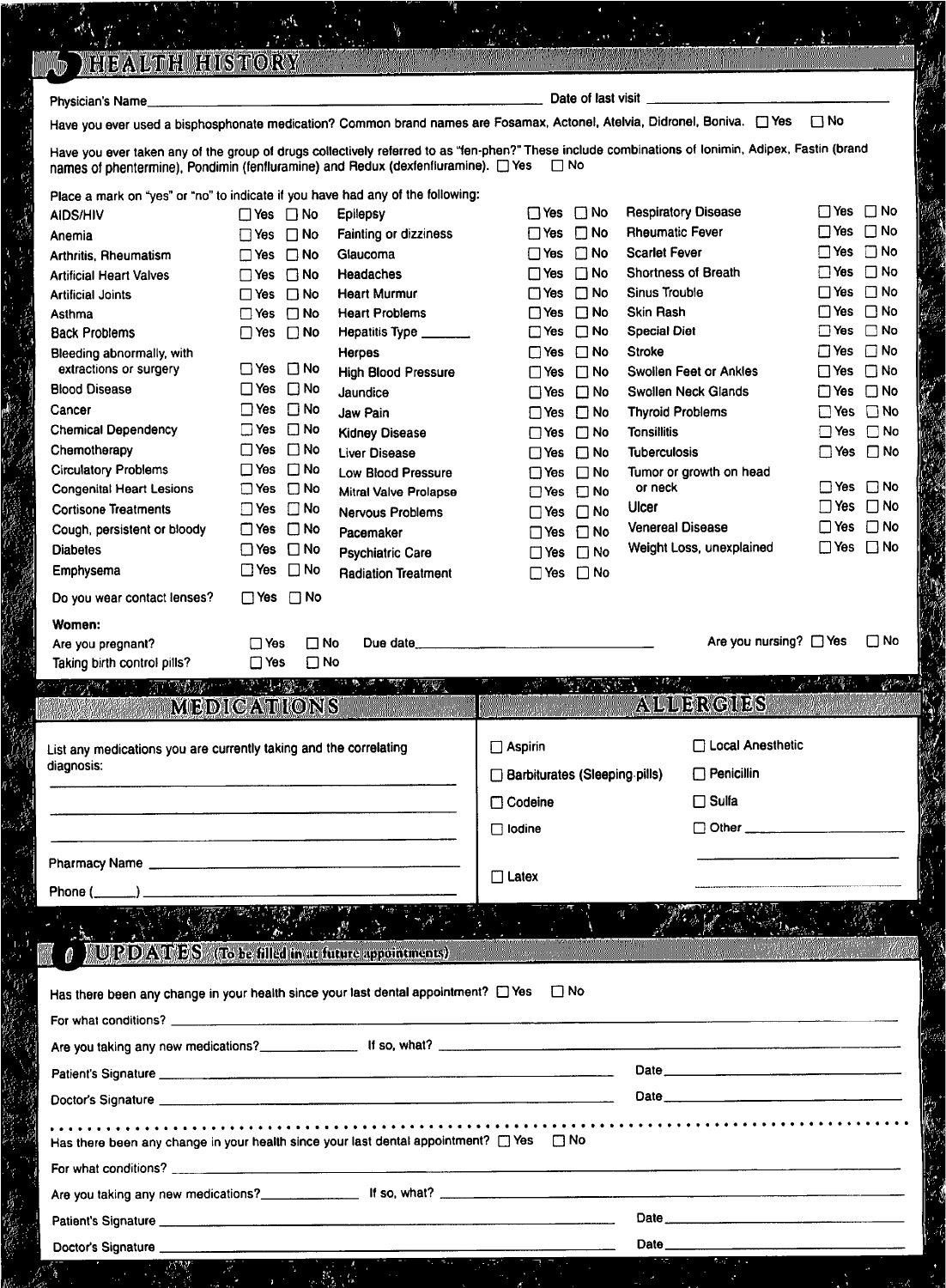### TODAY'S DENTAL FINANCIAL POLICY

 $\mathbf{z}$ 

Thank you for choosing Today's Dental as your dental care provider. We're committed to your treatment being successful from start to finish. Please understand that payment of your bill is considered part of that treatment.

#### FULL PAYMENT IS DUE AT THE TIME OF SERVICE

Cash, Check, Debit Card, VISA, MasterCard, Discover, and American Express are accepted methods of payment. Financial arrangements other than the accepted methods are to be discussed prior to the visit, as approval is required before treatment can begin. We offer financing, where monthly payments can be made, through Care Credit or Chase Healthcare Finance with prior approval. Adult patients and adults accompanying a minor child are responsible for fall payment at the time of service.

#### REIURNED CHECKS & COLLECTIONS

There will be a \$35.00 charge for bank checks returned for any reason. Patients will be sent three bills indicating their balances. If the account is not paid in full after 3 billing cycles, the account may be turned over to collection agency. In the event your account has to be turned over to a collection agency, you will be responsible for all administrative fees including any court costs.

#### APPOINTMENT POLICY

charge of \$50-\$ 100 will be assessed for broken appointments and cancellations without prior notice of 24 hours. A \$100 non-refundable deposit may be required for all appointments of 90 minutes or longer, with a 48-hour minimum notice for cancellation. Saturday appointments may also require a non-refundable deposit.

I have read, understand and agree to this Financial Policy. I have been given the opportunity to discuss questions or concerns with a member of the staff.

 $\hat{\theta}$  .  $\hat{\theta}$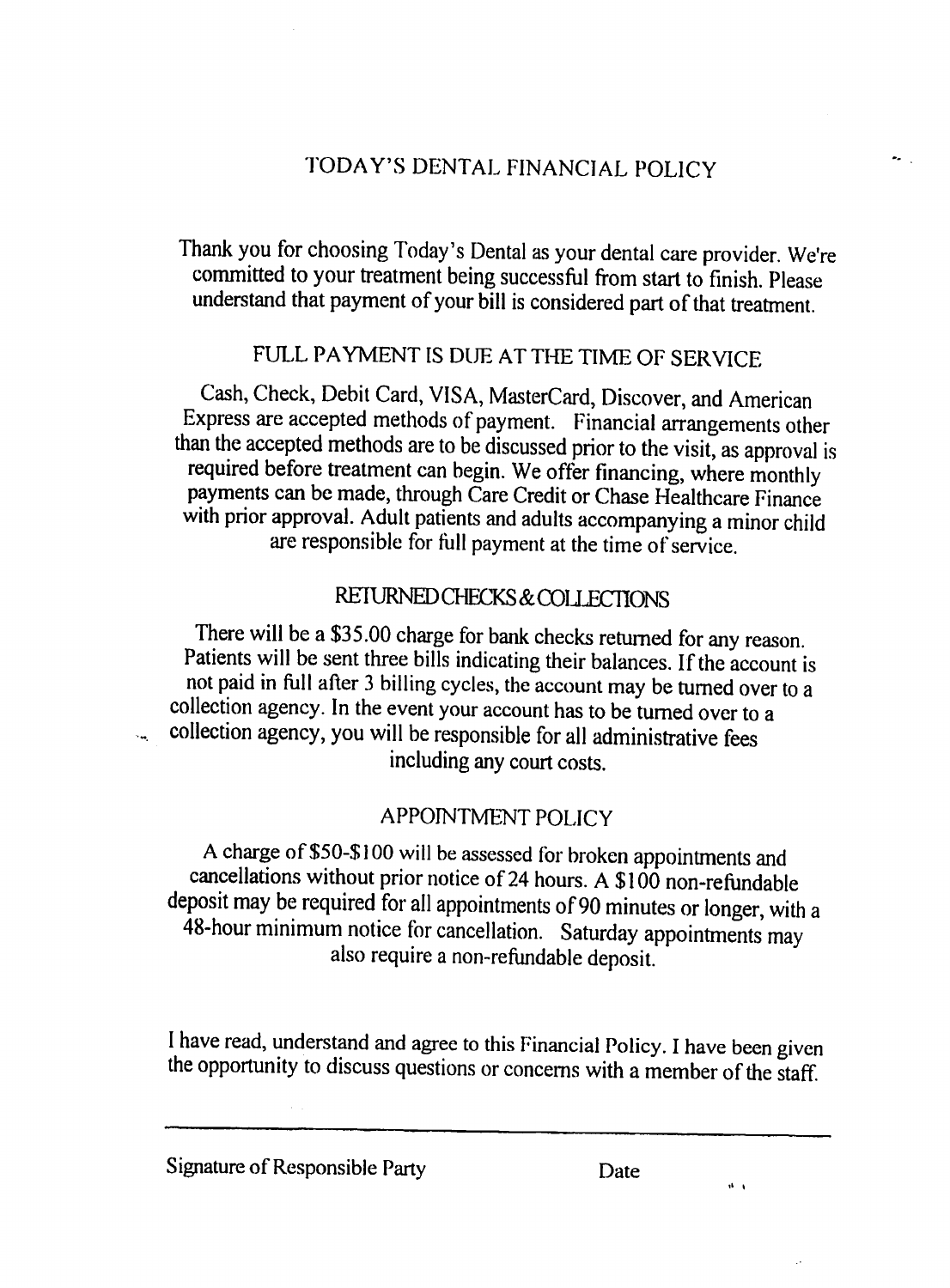#### INSURANCE

Assignment of benefits may be accepted only after your insurance has been verified and eligibility requirements have been met. We accept assignment of benefits as courtesy to you. However, insurance payments are an ESTIMATE based on information obtained from your carrier. There is no guarantee of payment or that they will pay the exact amount estimated. Your estimated co-pay is due at the time of service. Any unpaid balances by the insurance company remain your responsibility. In the event that we are unable to collect on any outstanding insurance claims within 30 days, the balance in full will be billed to you and payment is expected. We require a credit card number and photo ID to be kept on file as guarantee of payment in the event the insurance company does not pay the balance in full. We may contact you prior to charging your credit card. If you do not have a credit card number we will not be able to accept assignment of benefits. Payment in full is expected in cases where insurance companies will not assign benefits to us but are known to send reimbursements checks directly to the insured. Your insurance policy is a contract between you and your insurance carrier. We are not a party to that contract. Please be aware that some, and perhaps all, of the service provided may be non-covered and not considered reasonable and necessary under various insurance plans. Our practice is committed to providing the best treatment for our patients and we charge a fair fee for the high quality of dentistry that we provide. You are responsible for payment regardless of any insurance company's arbitrary determinations of "usual and customary" fees or need for treatment.

CREDIT CARD AUTHORIZATION (for patients with insurance): hereby authorize payment by credit card for any unpaid balance which exceeds 30 days on my account.

| Type of Credit Card    |      |
|------------------------|------|
| Credit Card Number     |      |
| 3-digit Number         |      |
| <b>Expiration Date</b> |      |
| Name (print)           |      |
| Signature              | Date |

 $\mathcal{F}_{\mathbf{r}}$  .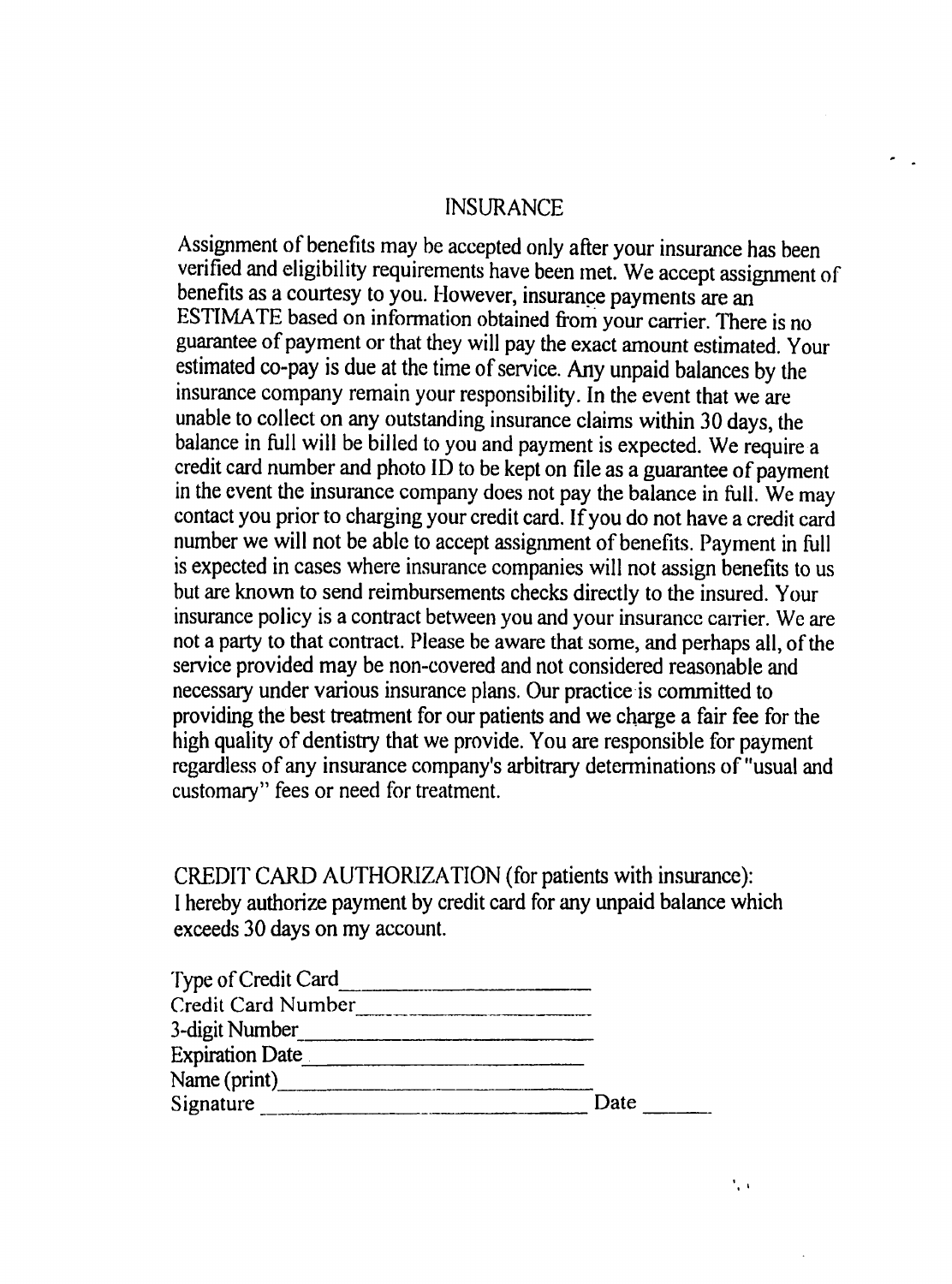#### HIPAA Information and Consent Form

#### Today's Dental, 6030 Park Blvd, Pinedas Park, FL 33781

#### 727.547.6453

The Health Insurance Portability and Accountability Act (HIPAA) provide safeguards to protect your privacy. Implementation of HIPAA requirements officially began on April 14, 2003. Many of the policies have been our practice for years. This form is a "friendly" version. A more complete text is posted in the office.

What this is all about: Specifically, there are rules and restrictions on who may see or be notified of your Protected Health Information (PHI). These restrictions do not include the normal interchange of information necessary to provide you with office services. HIPAA provides certain rights and protections to you as the patient. We balance these needs with our goal of providing you with quality professional service and care. Additional information is available from the U.S. Department of Health and Human Services, www.hhs.eov

We have adopted the following policies:

1. Patient information will be kept confidential except as is necessary to provide services or to ensure that all administrative matters related to your care are handled appropriately. This specifically includes the sharing of information with other healthcare providers, laboratories, health insurance payers as is necessary and appropriate for your care. Patient files may be stored in open file racks and will not contain any coding which identifies a patient's condition or information which is not already a matter of public record. The normal course of providing care means that such records may be left, at least temporarily, in administrative areas such as the front office, examination room, etc. Those records will not be available to persons other than office staff. You agree to the normal procedures utilized within the office for the handling of charts, patient records, PHI, and other documents or information.

2. It is the policy of this office to remind patients of their appointments. We may do this by telephone, e-mail, U.S. mail, or by any means convenient for the practice and/or as requested by you. We may send you other communications informing you of changes to office policy and new technology that you might find valuable or informative.

3. The practice utilizes a number of vendors in the conduct of business. These vendors may have access to PHI but must agree to abide by the confidentiality rules of HIPAA.

4. You understand and agree to inspections of the office and review of documents which may include PHI by government agencies or insurance payers in normal performance of their duties.

5. You agree to bring any concerns or complaints regarding privacy to the attention of the office manager or the doctor.

6. Your confidential information will not be used for the purposes of marketing or advertising of products, goods, or services.

7. We agree to provide patients with access to their records in accordance with state and federal laws, and our office policy.

8. We may change, add, delete or modify any of these provisions to better serve the needs of both the practice and the patient.

9. You have the right to request restrictions in the use of your protected health information and to request change in certain policies used within the office concerning your PHI. However, we are not obligated to alter internal policies to conform to your request.

'» date do hereby consent and acknowledge my acknowledgement my agreement to the terms set forth in the HIPAA INFORMATION FORM and any subsequent changes in office policy. I understand that this consent shall remain in force from this time forward.

 $\ddot{\phantom{a}}$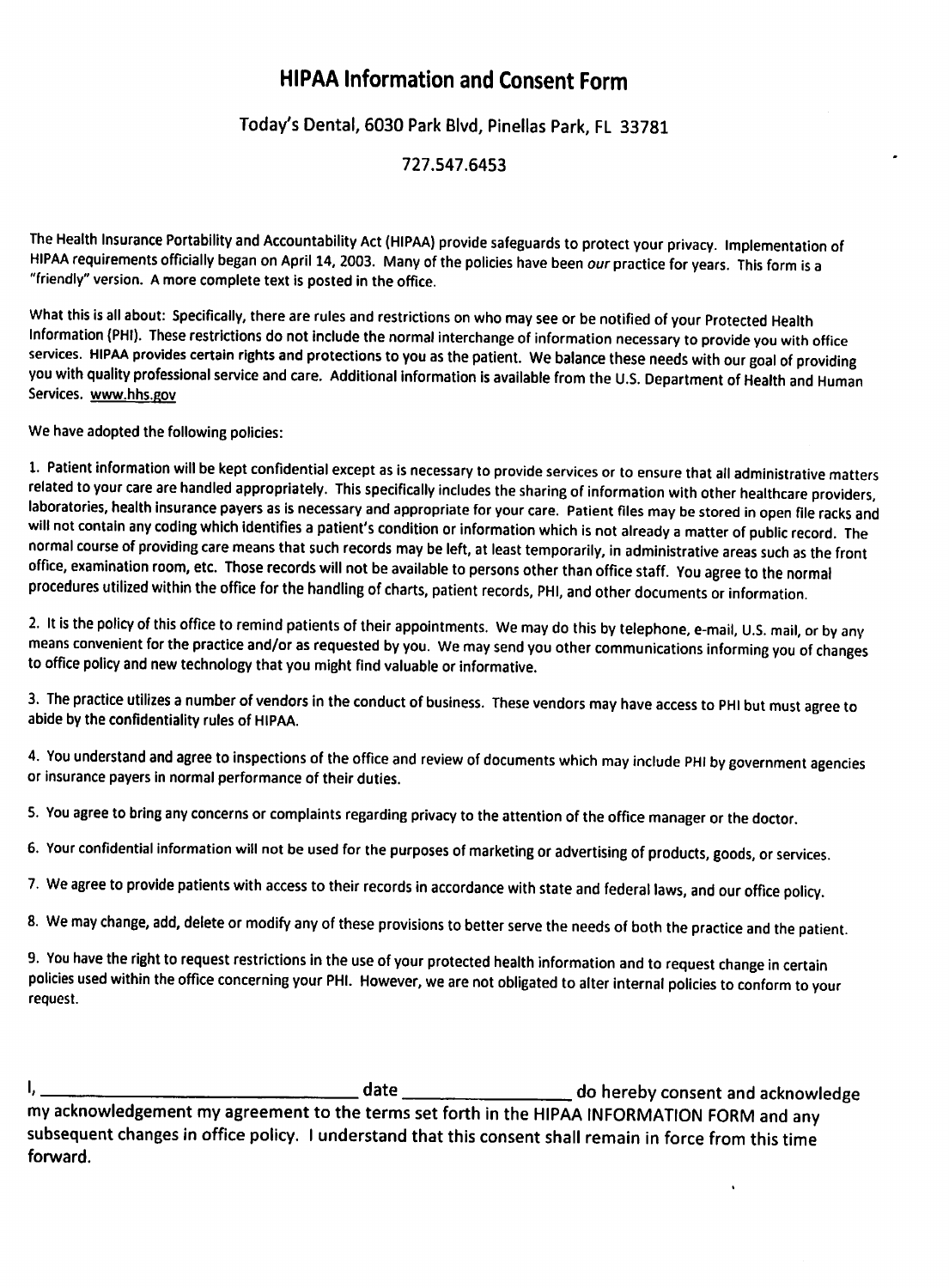$\mathbf{I}_{\mathbf{r}}$ 

## (727) 547-6453

## COVID 19 Consent

\_\_\_, knowingly and willingly consent to have dental treatment understand the COVID Pandemic. the virus may not show symptoms and still be highly contagious. It is impossible to the virus may not show symptom determine who boe it. symptoms and still be highly contagious. It is it which carriers of

determine who has it and who does not give the current limits in virus testing.<br>Dental procedures create water spray. It is unclear as to how long the ultra-fin<br>of the spray may linger in the air, which can transmit the CO  $s$  to bound  $\cdots$ 

may linger in the air,

I confirm that I am not presenting any of the following symptoms of COVOID-19 listed

been in contact . Fever . Shortness of Breath . Loss of Sense of Taste or Smell . Dry Cough . Runny

No

Have you traveled in the past 14 days?  $Yes$  No

I understand that because dentistry involves close physical proximity over an extended<br>period of time there may be an elevated risk of disease transmission period of time there may be an elevated risk of disease transmission, including COVID-<br>19.

**understand and agree to treatment (initial)** 

I acknowledge that I am aware of the risk involved from receiving treatment at this time.<br>I voluntarily agree to assume those risks, and I release and hold harmless the practice/business from any claims related thereto. I voluntarily agree to assume those risks, and I release and hold harmless the

give my consent for treatment (initial)

|  | Name |  |
|--|------|--|
|  |      |  |

Date

 $\frac{1}{2}$